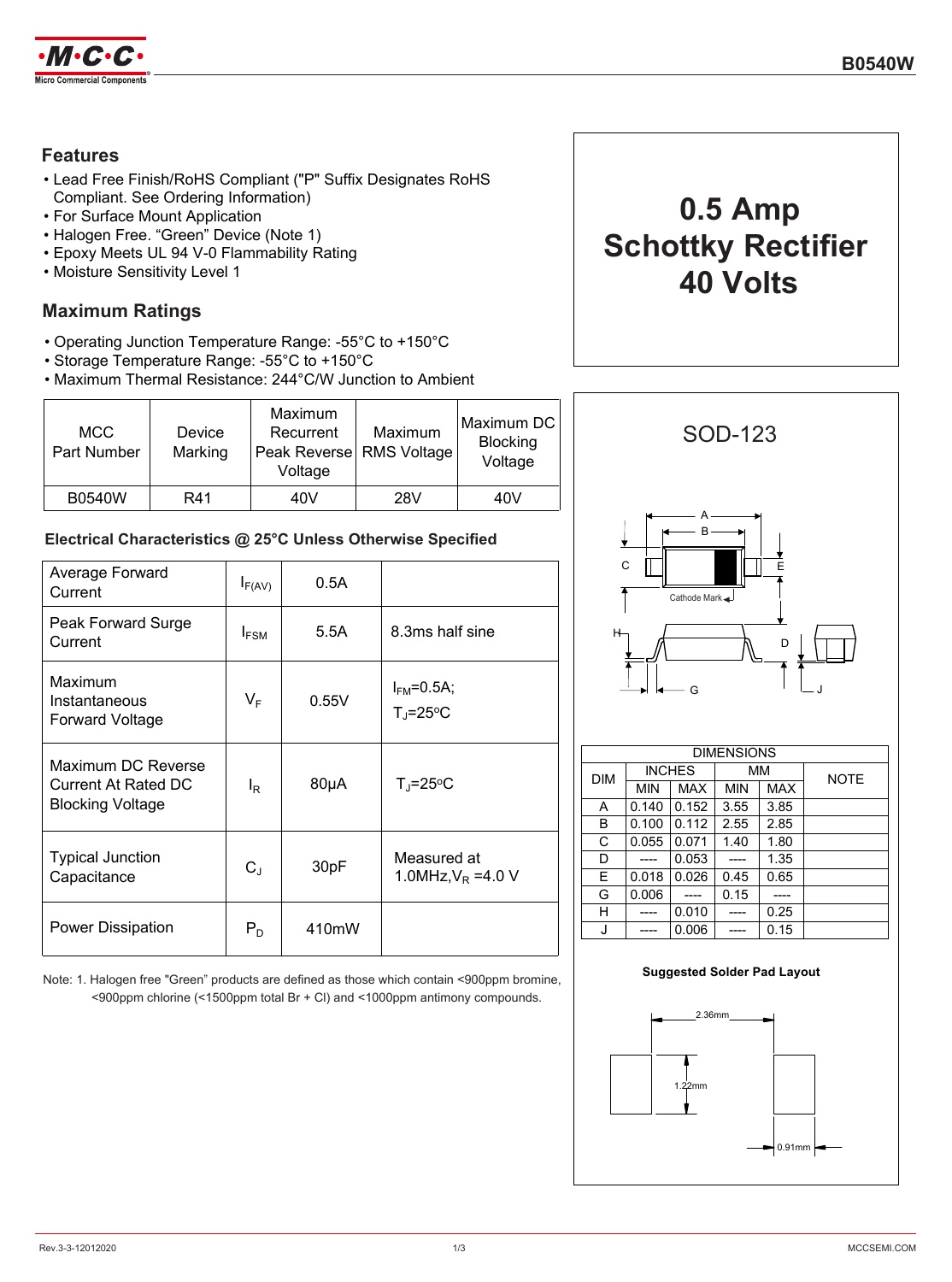

# **Curve Characteristics**



Fig. 2 - Reverse Characteristics 1000  $T_a$ =100°C 100 Reverse Current (µA) Reverse Current (μA) 10  $=25^{\circ}C$ 1  $0.1 \frac{L}{0}$ 20 0 10 20 30 40 Reverse Voltage (V) Fig. 4 - Power Derating Curve 500

0 25 50 75 100 125 150

50 75 100 Ambient Temperature (°C)

Power Dissipation (mW)

Power Dissipation (mW)

 $0<sub>0</sub><sup>L</sup>$ 

100

200

300

400